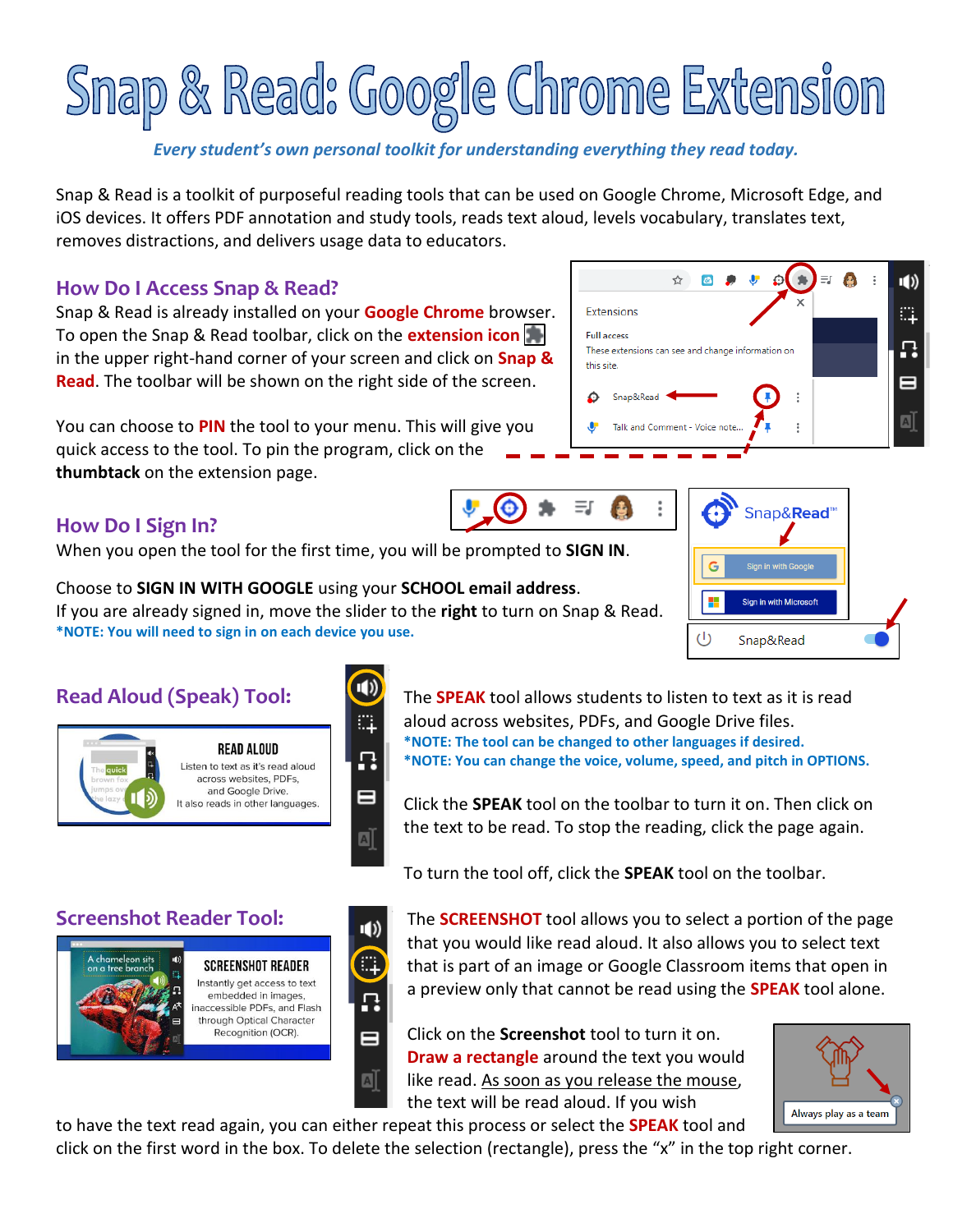

### Click on the **Simplify Vocabulary**

Tool. The most difficult words on the page are automatically replaced with words that are

easier to read. The changed words/phrases will be italicized. To see the original word, simply click on the italicized words.

₩,

回

For more options with this tool, click on the **Snap & Read extension icon** in the top right corner of your screen and choose **OPTIONS**.



**Maximum will break down as many words as it can. Snap & Read cannot level to a specified grade or Lexile level.** 

**Simplify Vocabulary Tool: The SIMPLIFY VOCABULARY** tool will adjust the reading level of text without changing the meaning.  **Change from THIS… to THIS.** The Time Traveler



**If turned on, double-clicking any word will open a builtin dictionary. If applicable, it will also display images.** 

The Time Traveler was explaining  $\Omega$ an desconocido matter to us.

TRANSLATION Translate text into 100+ languages on any webpage.

Ω

8

ี่ ⊡

**Translation Tool:** The **TRANSLATION** tool allows you to select a portion of a page that you would like translated to another language. Simply highlight the text on the page and then click the translation tool. The text will automatically be converted to your chosen language. To revert back to the original language, click the translation tool on the toolbar and turn it off.

**Translate text into other languages.**

was expounding

a recondite

matter to us.

Show reading level in icon

Load PDFs in Snap&Read

Translate into.. English

Translate voice No voice

Color overlay Reading line guide

Screenshot Reader - Autospeak

Dictionary - double click definition

Click on the extension icon and OPTIONS to select a language. **\*Note: This tool is defaulted to be off. You must turn this tool on in OPTIONS to access the tool in the side menu.**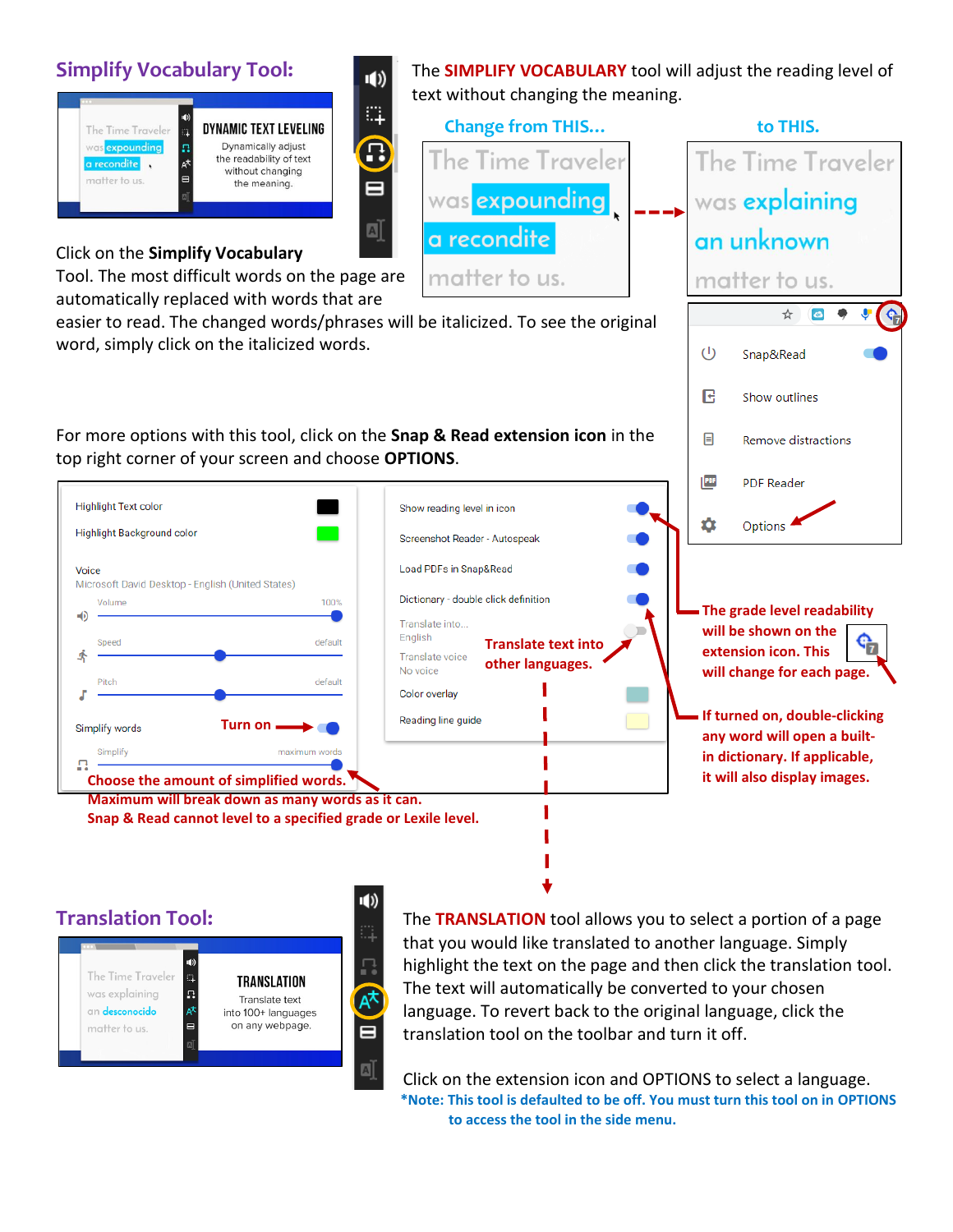

**Color Overlay: The COLOR OVERLAY** tool colors a paragraph of text when you turn on the tool and hover your mouse over the paragraph. The specific line of text that your mouse is pointed to will show a different color.

You can change the default overlay colors in the **OPTIONS**

section found in the extension icon.

Color overlav Reading line guide





**Capture Text Tool: The CAPTURE TEXT** tool allows you to create an outline and **CAPTURE TEXT** tool allows you to create an outline and site your sources while researching.

> To turn this tool on, click the **arrow** at the very bottom of the toolbar.

Click the **+ sign** to create a new outline.



E

 Click on the "**Outline Name**" to add a title for this outline.  $\epsilon$ 

You can physically type in the outline or you can use the **Capture Text tool** to highlight the text and have it automatically added and cited within the outline. To add a bullet, press the Enter key or click the **Add Topic** button.

Click on the **Capture Text tool** to turn it on. Use your mouse to highlight the text you would like to add to the outline. The text will be added as a bullet point and the source will automatically be listed under the text. The source will also be added to the **SOURCES** tab. You can choose between MLA, APA, or Chicago.



|                                                                                                                                    |                | Adelie Penguin <- Title |                |         |  |  |  |
|------------------------------------------------------------------------------------------------------------------------------------|----------------|-------------------------|----------------|---------|--|--|--|
|                                                                                                                                    | <b>OUTLINE</b> |                         | <b>SOURCES</b> |         |  |  |  |
| ML A                                                                                                                               |                | <b>APA</b>              |                | CHICAGO |  |  |  |
| Adélie Penguin. (2021). Kids.Nationalgeographic.Com.<br>https://kids.nationalgeographic.com/animals/birds/f<br>acts/adelie-penquin |                |                         |                |         |  |  |  |

You also have the option to pull **pictures** into your outline. Simply turn on the **Capture Text tool** and click on a picture to have it added to the outline. Like text, the image will also list the source underneath.

Click on the bullet next to a line of text to **indent**, **create a link to a source**, or **delete** the bullet point.



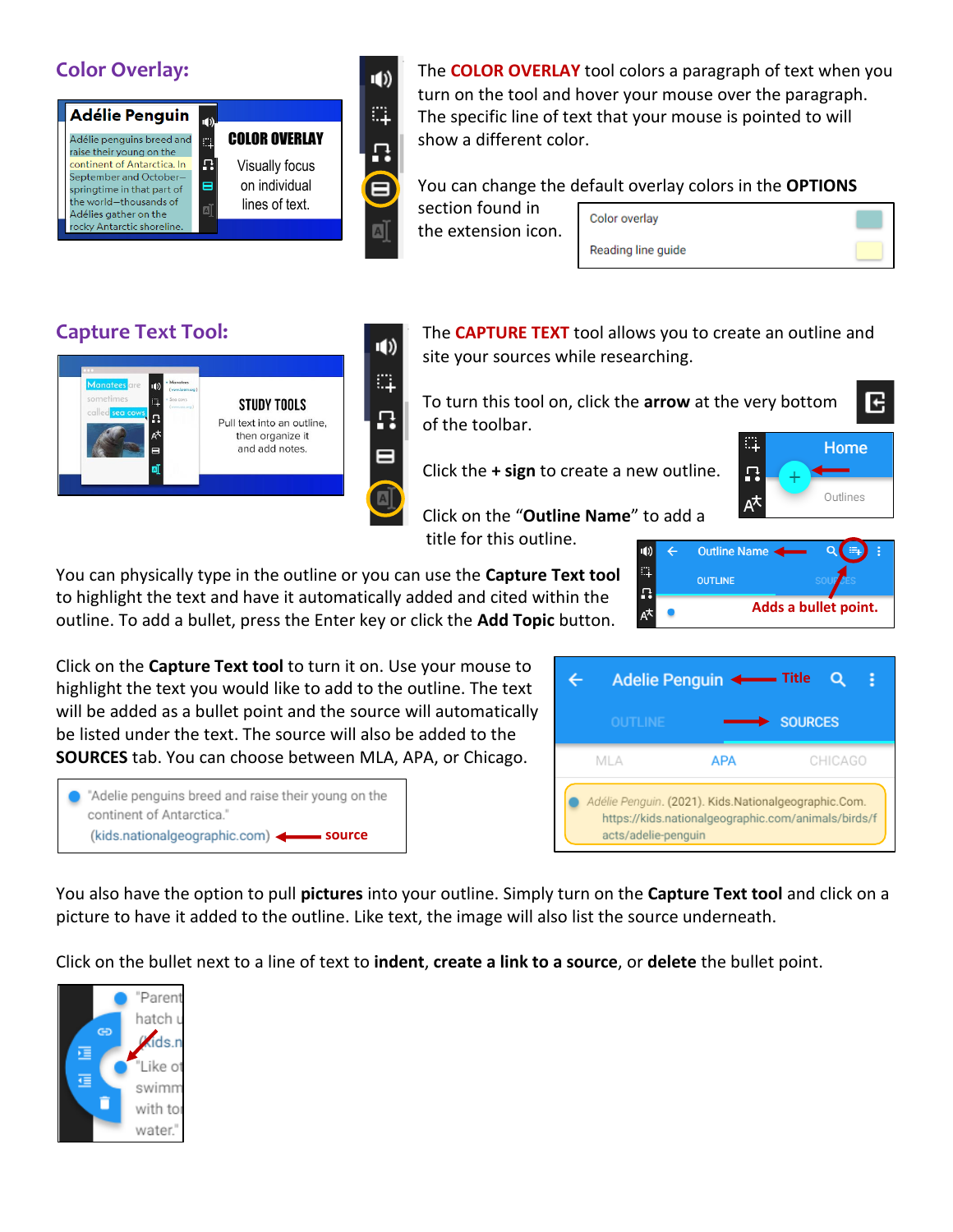When the outline is complete, you can download the outline as a PDF or simply print a copy. To view these options, click on the 3 dots in the upper right-hand corner of your outline.

### **Sample Outline Templates (Over 6**

| Over 65 to choose from)            | <b>Nonfiction 3-Paragaph</b>                     |  |  |  |
|------------------------------------|--------------------------------------------------|--|--|--|
| Fiction - Story Map                | Nonfiction - Write a 3-paragraph Essay           |  |  |  |
| Fiction - Write a Creative Passage | Introduce my topic                               |  |  |  |
| Nonfiction - Before During After   | My essay is about:<br>Ways to introduce my topic |  |  |  |
| Nonfiction - Cause and Effect      | Idea 1:                                          |  |  |  |

**Sample Outline:** 

Before you begin your outline, you have the option to choose from over 65 pre-made outline templates. By choosing a template, the bullet points are preloaded to help keep students organized. Students still have the option to add or delete bullets as necessary.

If you would like to keep your outline in a working format, you can use **Google Docs** to transfer your bullet points and sources. Open a Google Doc. Place your cursor where you would like the text or image to go and then click on the text or image in the outline and drag it to the Google Doc. You can repeat the same steps for your listed sources as well.

Since you are signed in to an account on Snap & Read, you **can access these outlines on any computer** after you open and sign in to Snap & Read.

You can organize your outlines by creating **folders**. Click the folder icon to create a new folder. Then right-click on an existing outline and choose **MOVE TO** to place an outline in a subfolder.

# **Remove Distractions:**

Many websites have advertisements or "extras" on the page. These can be very distracting. Snap & Read allows you to remove these distractions. Click on the **extension icon** and choose **REMOVE DISTRACTIONS**. The page will reorganize itself focusing on the content. To return to the original view, click the extension icon and choose **SHOW ORIGINAL**.

 $\bullet$ 

Ξſ



Ξſ

# **Opening the PDF Reader:**

Snap & Read has a PDF reader available that can be connected to Google Classroom. Students can annotate PDF documents and return GC assignments using this tool. There are two ways to open the PDF Reader.

### **Option 1:**

Click on the Snap & Read extension icon and choose **PDF Reader**. The PDF reader will open in a new tab.





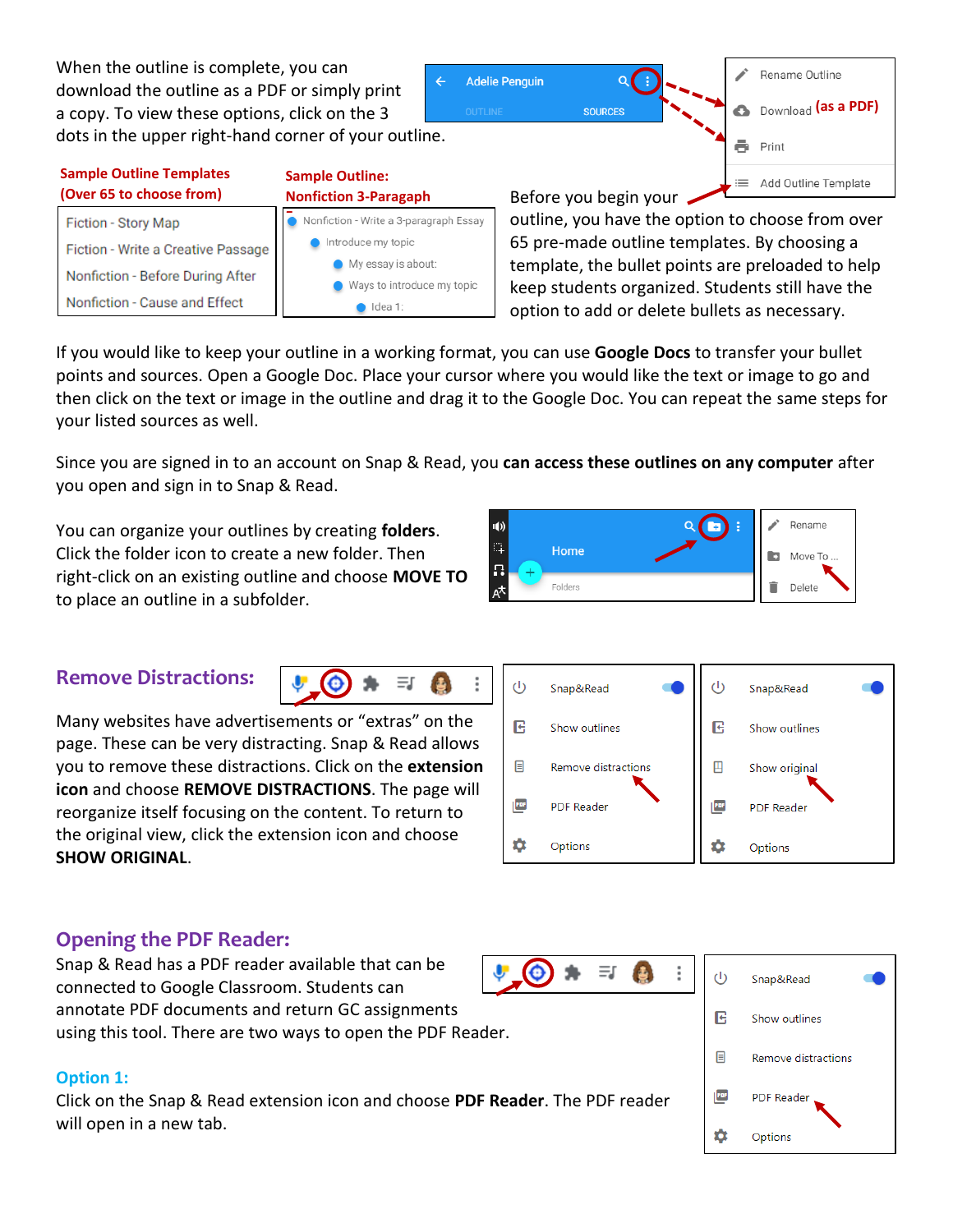Click on one of the options to find your saved PDF. If the PDF is stored in your **Google Drive**, click on **DRIVE**. If your document is saved to your **computer**, click **MY DEVICE**.

**\*NOTE: If you open a PDF from your Google Drive, you will not see all of your folders/subfolders listed. You will only see a list of all saved PDFs. There is a search bar at the top that you can use to type the name of your document. PDFs can be sorted by Name or Date Modified.** 



<sub>pot</sub> Open

Open from Drive

If the PDF is part of a Google Classroom assignment, click on the **OPEN** button in Open from OneDrive the top left corner. Choose **OPEN CLASSROOM ASSIGNMENT** at the very bottom. Open from QR Code Allow Snap & Read permissions to view Google Classroom and make edits to the PDF. Choose the class and assignment name and press OPEN. **CD** Open from My Device Open Classroom Assignment Open with  $\rightarrow$ Connected apps Œ3 Annotate with Kami Google Docs Nearpod Ő Snap&Read PDF Reader Connect more apps Painting Tools (Paintbrush, Drawing Tools Highlighter, Eraser) Add Text (Shapes)

Click on a tool to turn it on. Click on the tool again to turn it off.

Click on any edit that you made for more options. The toolbar that displays will allow you to change things like thickness, color, transparency, etc. You will also find a trashcan at the end of the toolbar. This will allow you to delete the edit that you added to the PDF.





When you are finished editing, click the **arrow** in the top left corner to go back to the view mode.

### **Option 2:**

This option is only for PDFs stored online in either Google Drive or Google Classroom. Navigate to find the saved or assigned document. When you click the PDF to open it, it will be shown in a **PREVIEW** window. Click on **OPEN WITH** at the top and choose **Snap & Read PDF Reader**. The PDF will open in a new tab.

**Editing a PDF:** 

Click on the **EDIT** button in the top left corner.